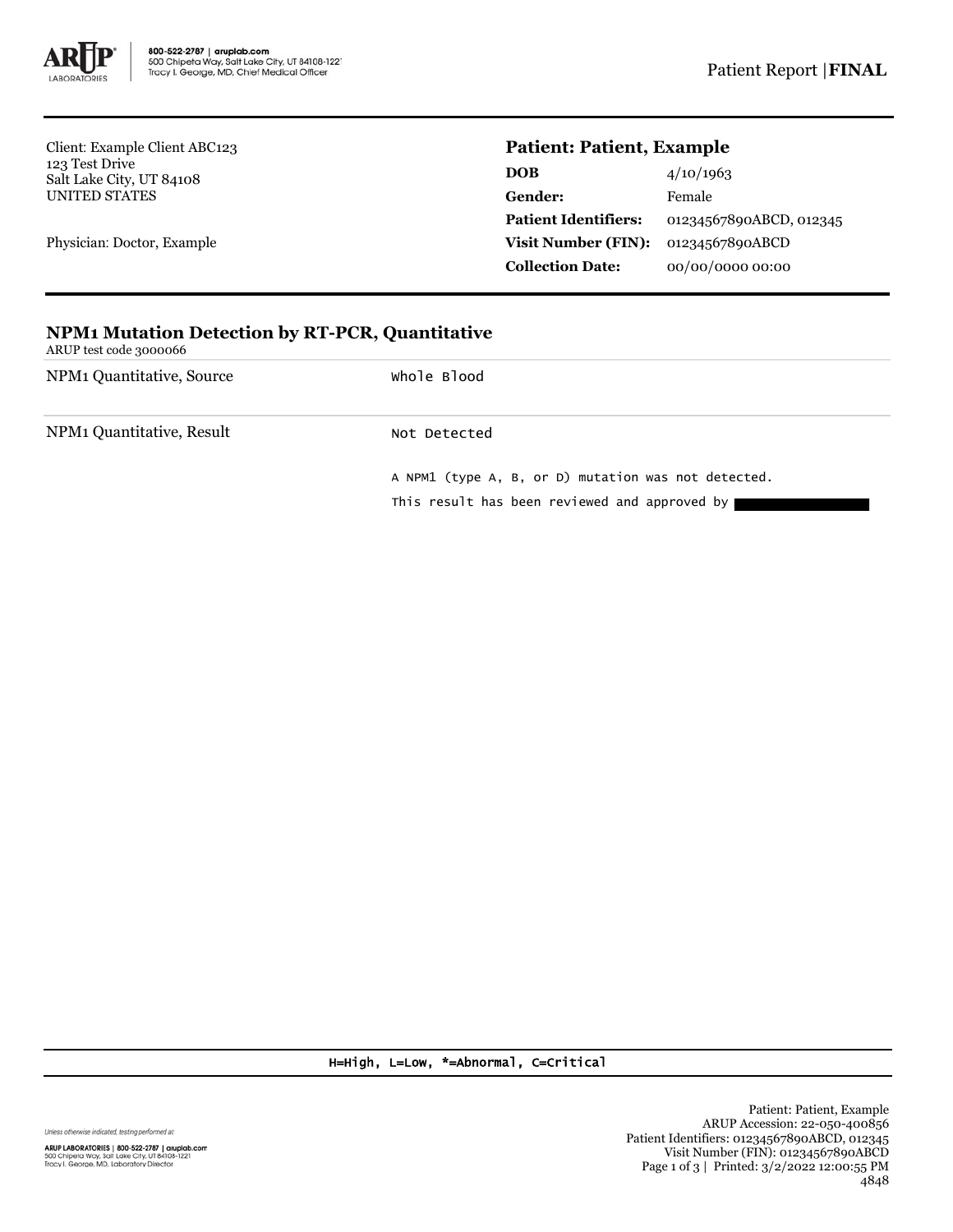

INTERPRETIVE INFORMATION: NPM1 Mutation Detection by RT-PCR, Quantitative This test is designed to detect and quantify NPM1 mutant transcripts. NPM1 mutations represent a common recurrent genetic abnormality found in a subset of patients with acute myeloid leukemia (AML). Approximately one-third of AML patients overall<br>and one-half of cytogenetically normal AML patients harbor an<br>NPM1 mutation, with the most common form being a TCTG insertion<br>(type A) seen in approximately 8 NPM1-mutant transcripts of types A, B, and D only. Mutated NPM1 confers a favorable prognosis in cytogenetically normal AML patients who lack FLT3 internal tandem duplication<br>mutations. Recent studies show that minimal residual disease<br>(MRD) monitoring of AML patients after chemotherapy provides<br>important prognostic information inde factors and may help to inform clinical decisions (see reference). METHODOLOGY: Patient RNA is isolated, reverse transcribed into<br>cDNA, and amplified using multiplex allele-specific primers<br>targeting types A, B, and D NPM1 variants. A fragment of the<br>ABL1 gene is co-amplified and quantifi the delta-delta Ct method relative to a plasmid calibrator that harbors a 1:1 ratio of NPM1 type A and ABL1 cDNA fragments. Results are reported as a normalized ratio of NPM1 variant transcripts to ABL1 transcripts present in the sample.<br>LIMITATIONS: Rare NPM1 variants (non-type A, B, or D) may not be<br>detected. The limit of detection for this assay is 1:100,000<br>cells (0.001%) for type A NPM1 mutants ba and D mutants is expected to be similar but has not been demonstrated. Results of this test must always be interpreted within the patient's clinical context and in conjunction with other relevant data, and should not be used alone for a diagnosis of malignancy. A negative result does not definitely exclude the possibility of an NPM1 mutation below the detection limit of this test and does not exclude the possibility of rare forms of NPM1 mutant transcripts (non-type A, B, or D) not detectable by this methodology. For ongoing monitoring after initial diagnosis, this test should only be used in patients who are known to have NPM1-mutated AML. Reference: Ivey A et al. Assessment of Minimal Residual Disease in Standard-Risk AML. N Engl J Med. 2016 Feb 4;374(5):422-33. This test was developed and its performance characteristics determined by ARUP Laboratories. It has not been cleared or approved by the US Food and Drug Administration. This test was performed in a CLIA certified laboratory and is intended for clinical purposes.

NPM1 Quantitative, Ratio 0.0000

## H=High, L=Low, \*=Abnormal, C=Critical

Unless otherwise indicated, testing performed at:

ARUP LABORATORIES | 800-522-2787 | aruplab.com 500 Chipeta Way, Salt Lake City, UT 84108-1221<br>Tracy I. George, MD, Laboratory Director

Patient: Patient, Example ARUP Accession: 22-050-400856 Patient Identifiers: 01234567890ABCD, 012345 Visit Number (FIN): 01234567890ABCD Page 2 of 3 | Printed: 3/2/2022 12:00:55 PM 4848